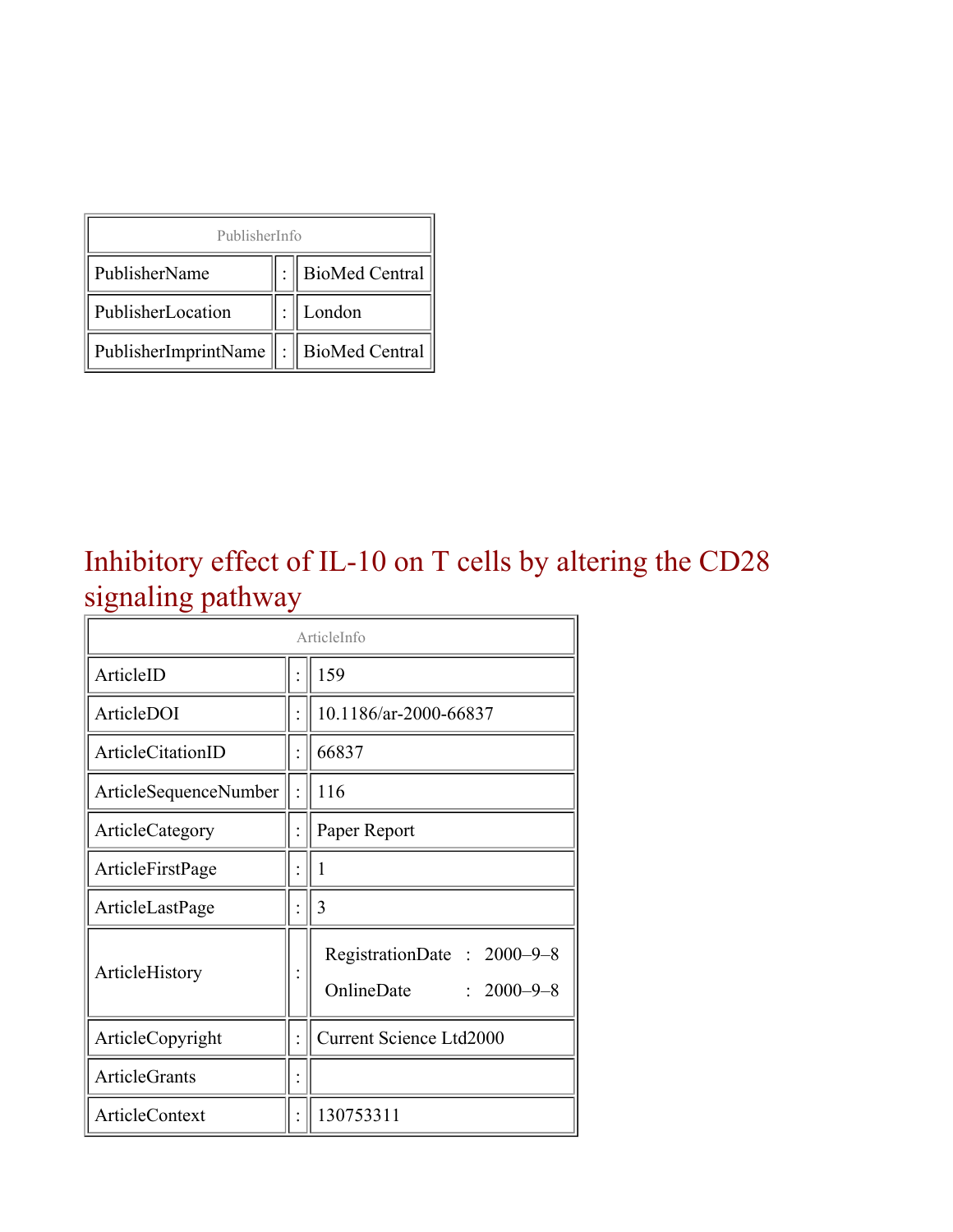Aff1 CNRS UPR 9021, Strasbourg, France

#### Keywords

CD4 T cells, CD28, regulatory T cells, Sjogrens syndrome

# Context

IL-10 is a pleiotropic Th2 cytokine that inhibits Th1 cytokine production by T cells and induces T cell anergy in various mouse models. Recently, a T cell subset has been described, designated as T regulatory 1 cells, which produce high levels of IL-10 but little or no IL-2 and IL-4. These cells are able to inhibit antigen-specific T cell responses in both mice and human antigen presenting cell (APC) dependent culture systems. IL-10 diminishes the antigen presenting capacity of APCs by downregulating MHC class II expression. CD28 is an important costimulatory molecule for T cell proliferation and cytokine production. It has been shown that CD28-mediated signaling in murine T cell clones can block induction of anergy. However, little is known about the effect of IL-10 on T cells, particularly its involvement in the regulation CD28. To investigate the role of IL-10 in the induction of T cell unresponsiveness.

# Significant findings

IL-10 inhibited anti-CD28 mediated-T cell proliferation but did not induce cell death. Although T cells stimulated with anti-CD28 mAb in the presence of IL-10 did not proliferate, they did show longterm survival. IL-10 induced unresponsiveness in T cells could also be reversed by certain stimuli such as IL-2 and anti-CD3, but not anti-CD28, indicating that these cells are probably anergic. The action of IL-10 was more precisely defined by the demonstration that IL-10 inhibited tyrosine phosphorylation of the CD28 molecule and the PI3-K p85 binding to CD28. Finally, production of various cytokines (both Th1 and Th2) was inhibited by IL-10, and neutralization of endogenous IL-10 in an antigen-specific stimulation by anti-IL-10 mAb enhanced both proliferation and cytokine production.

## Comments